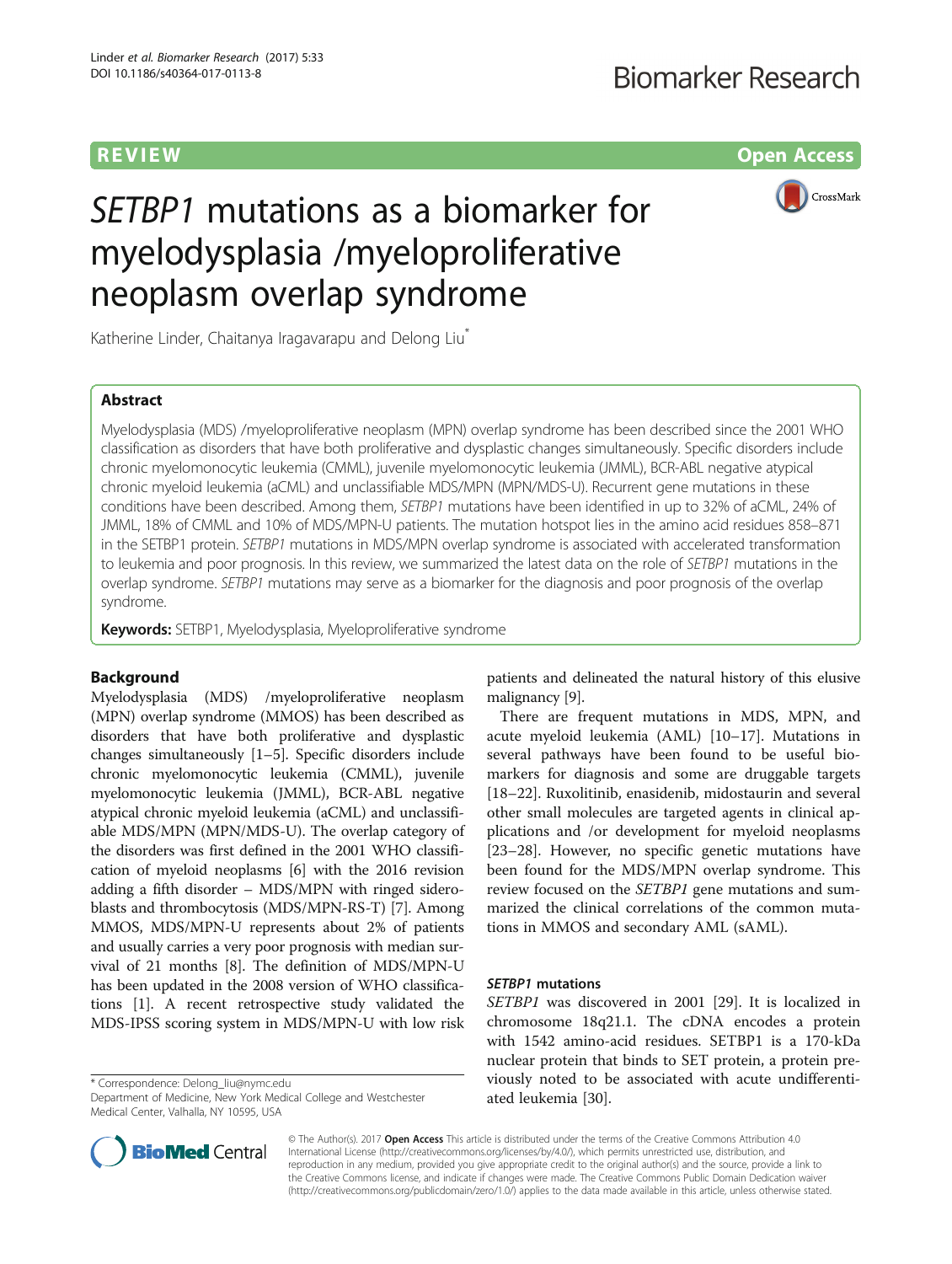Through whole exome sequencing of DNA from 727 patients with various myeloid malignancies, recurrent mutations of SETBP1 were found in 52 cases (7.2%) [\[31](#page-3-0)]. Among them, SETBP1 mutations have been identified in up to 32% of aCML, 24% of JMML, 18% of CMML and 10% of MDS/MPN-U patients. Somatic mutations of SETBP1 were associated with -7/del(7q) and poor prognosis, possibly due to its gain-of-function which promotes myeloid leukemic transformation in patients with myelodysplastic syndromes (MDS) and CMML. These data were consistent with those from other reports [[32](#page-3-0)–[35\]](#page-3-0).

### SETBP1 in AML transformation

The first clear link between SETBP1 and myeloid neoplasia was demonstrated in a patient with transformed AML [\[36](#page-3-0)]. The karyotyping studies performed at progression from MDS to AML in this patient revealed a  $t(12;18)(p13;q21)$  translocation leading to fusion between ETV6 & SETBP1. SETBP1 protects SET from protease cleavage. Overexpression of SETBP1 was shown to increase the level of SET protein, leading to increase in the formation of the SETBP1-SET-PP2A complex [\[36](#page-3-0)]. SETBP1 overexpression has been shown to confer growth advantage in hematopoietic progenitor cells, therefore promoting leukemogenic transformation. In a separate study of 386 patients with MDS, SETBP1 mutation was found to enhance ASXL1 mutation- induced differentiation block, and played a role as critical drivers in the leukemic transformation from MDS to AML [\[37\]](#page-3-0).

# SETBP1 mutations in MMOS

#### SETBP1 in CMML

One study using massive parallel sequencing investigated mutational hotspots of SETBP1 in 658 patients with MDS, CMML and sAML [[38\]](#page-3-0). Among the 195 CMML patients included, 12 (6.2%) were positive for point mutations in SETBP1, a rate higher than those in MDS (2.2%) and sAML (1.7%). The mutation hotspot affected amino acid residues 858–871 in the SETBP1 protein. Those CMML patients with SETBP1 mutations had higher baseline WBC counts. SETBP1 mutations were more commonly associated with ASXL1 mutations and less commonly associated with TET2 mutations. After a median follow up of 31.1 months, SETBP1 mutated patients were noted to have worse OS [mOS: 21 months vs. 46.4 months; HR-2.23 (95% CI 1.07-4.26, p-0.028)]. Interestingly, when different CD34 positive cell fractions were genotyped by single-cell genome sequencing, all 4 potential driver mutations (ASXL1, SETBP1, ZRSR2 & SRSF2) occurred early in the hematopoietic stem cell populations. However, SETBP1 mutations were noted to occur after other driver mutations, and the mutant SETBP1 clone became predominant with progression to secondary AML [[38\]](#page-3-0). The prevalence of SETBP1 mutations and their prognostic role in CMML were corroborated in other reports [[39](#page-3-0)–[44](#page-4-0)] (Table 1).

An independent prognostic scoring system for CMML, CPSS-Mol, was developed by incorporating clinical features and status of 38 commonly mutated genes in CMML [\[45\]](#page-4-0). The learning cohort consisted of 214 CMML patients, with 19 patients (8.9%) possessing SETBP1 mutations. Consistent with previous reports, SETBP1 mutations were associated with a higher WBC count ( $p < 0.001$ ) and worse OS (HR for univariate: 2.49,  $p = 0.02$ ; HR for multivariate: 2,  $p = 0.04$ ). This scoring system was then validated in a cohort of 260 patients (24 patients possessed SETBP1 mutations; 9.2%). Based on the CPSS-Mol scores, the high-risk group had an overall survival of 17 months as opposed to mOS not yet reached in the low risk group ( $p < 0.001$ ). This new scoring system may be useful in assisting clinical decision making and future clinical trials.

#### SETBP1 in juvenile myelomonocytic leukemia

SETBP1 mutation has also been reported in 4.8-7.2% of the patients with JMML [[46, 47](#page-4-0)]. Most of the SETBP1 mutations co-existed with RAS pathway mutations with a lower allele burden, suggesting a secondary role in leukemogenesis [\[46](#page-4-0)]. Interestingly, this report also demonstrated an increasing allele burden with each round of intensive chemotherapy, suggestive of association of SETBP1 mutation with resistance to cytotoxic chemotherapy. Higher mutation rate was reported in additional studies [\[48, 49\]](#page-4-0). All these studies again confirmed poor prognosis in patients with SETBP1 mutations (Table [2](#page-2-0)).

#### SETBP1 in atypical CML

aCML is one of the heterogeneous neoplasms in the group of myelodysplastic/ myeloproliferative (MDS/ MPN) overlap syndrome. Unlike CML, there is no diagnostic hallmark identified in aCML [[50, 51](#page-4-0)]. Due to the

|  |  |  |  | Table 1 SETBP1 mutations in chronic myelomonocytic leukemia |  |
|--|--|--|--|-------------------------------------------------------------|--|
|--|--|--|--|-------------------------------------------------------------|--|

| Reference | Number<br>of Patients              | Mutation Prevalence                            | Impact on<br>Survival         |
|-----------|------------------------------------|------------------------------------------------|-------------------------------|
| $[38]$    | 195                                | 12 (6.2%)                                      | Yes (p-0.028)                 |
| $[39]$    | 179                                | 8 (4.5%)                                       | Yes ( $p = 0.01$ )            |
| $[32]$    | 294                                | 21 (7.1%)                                      | No (p-0.798)                  |
| $[31]$    | 152                                | 22 (14.5%)                                     | Yes (p-NR for<br>CMML cohort) |
| [33]      | 466                                | 21 (5%)                                        | No (p-0.07)                   |
| [40]      | 145                                | 26 (18%)                                       | $No$ ( $p$ -NR)               |
| $[45]$    | 214 - Learning<br>260 - Validation | 19 (8.9%) - Learning<br>24 (9.2%) - Validation | Yes (p-0.04)                  |
| $[43]$ *  | 1364                               | ΝR                                             | Yes ( $p < 0.001$ )           |

NR Not reported; \* Meta-analysis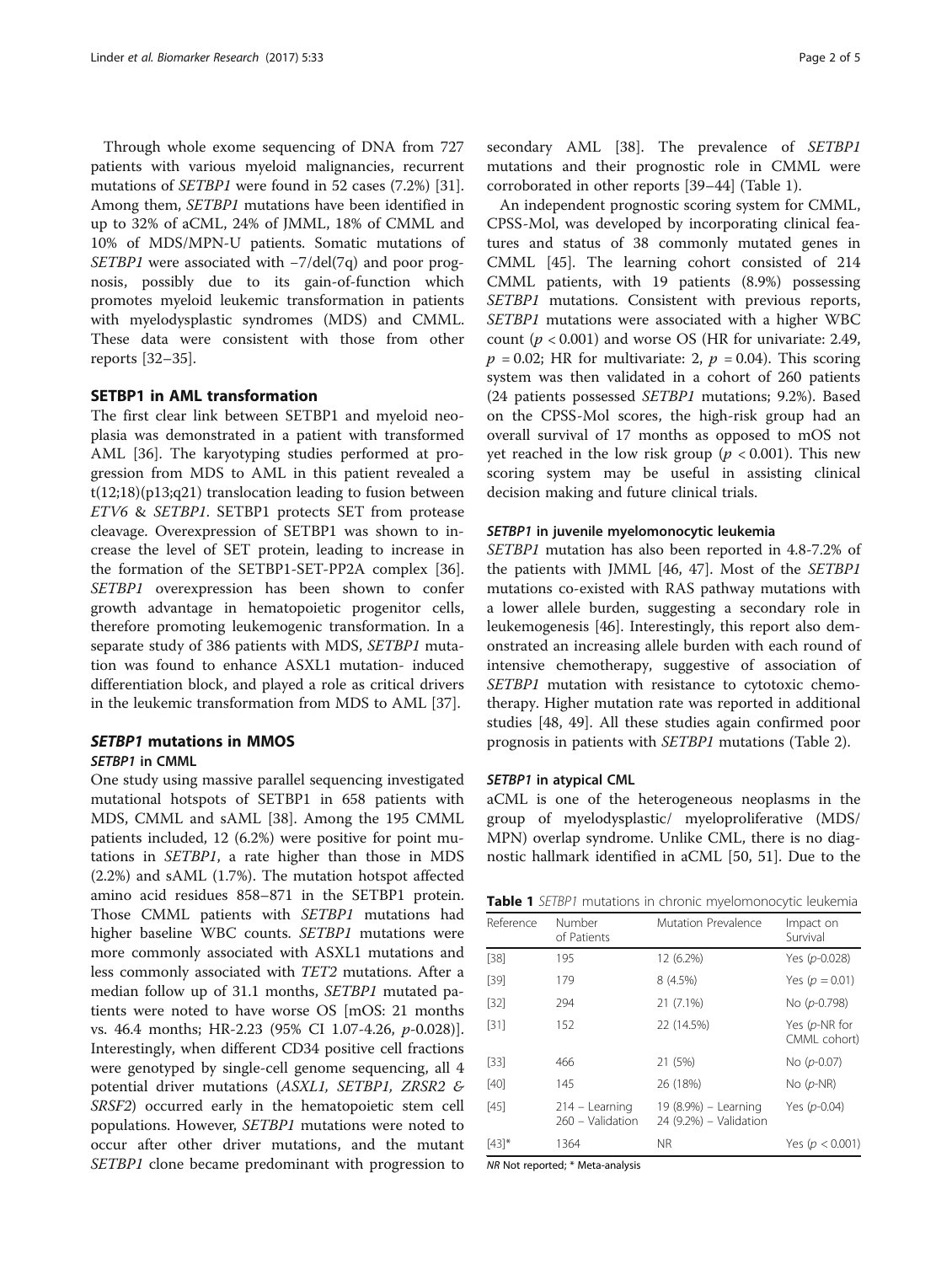<span id="page-2-0"></span>Table 2 SETBP1 mutations in juvenile myelomonocytic leukemia

| Reference | Number<br>of Patients | Mutation<br>Prevalence | Impact on Survival                                              |  |
|-----------|-----------------------|------------------------|-----------------------------------------------------------------|--|
| $[46]$    | 92                    | 7(7.6%)                | Yes* $(p-NR)$                                                   |  |
| [47]      | 42                    | $2(4.8\%)$             | ΝR                                                              |  |
| [48]      | 66                    | 23 (24.8%)             | No $(p-0.258 - Univariate)$<br>Yes ( $p$ -0.026 - Multivariate) |  |
| $[49]$    | 70                    | 7(10%)                 | Yes $(p-0.03)$                                                  |  |

NR Not reported; \* Survival analysis was done in patients harboring SETBP1 or JAK3 mutations compared to patients without either mutation

poor understanding of the molecular pathogenesis of this disease, diagnosis has remained elusive and the prognosis is far worse than that of CML (median survival of 37 months after diagnosis) [\[52](#page-4-0)]. SETBP1 mutations was reported in 17/70 aCML patients (24%) using high throughput sequencing [\[34\]](#page-3-0). SETBP1 mutation was associated with worsened survival (22 months vs. 77 months, HR for death  $-2.27$ ,  $p = 0.01$ ) and higher WBC counts  $(81 \times 10^3 \text{ vs. } 38.5 \times 10^3 \text{ /} \square \text{ L}, p = 0.008)$ . In a separate study that included 60 aCML patients [[32](#page-3-0)], 19/ 60 (32%) patients were noted to have SETBP1 mutations. SETBP1 appears to occur with significant frequency in aCML with negative impact on prognosis. SETBP1 mutations may be a new biomarker for aCML diagnosis and prognosis (Table 3).

#### SETBP1 in MDS/MPN-U

In a large study of 1130 patients with myeloid neoplasms, SETBP1 mutations were found in 20/240 (9.3%) MDS/MPN-U patients [\[32\]](#page-3-0). SETBP1 mutated (mSETBP1) patients had significantly higher WBC counts and lower platelet counts and hemoglobin levels than those patients with wide-type SETBP1. Dysplastic morphology was more common in mSETBP1 cases as compared with wild-type cases. This study also reported a significant association of SETBP1 mutations with isochromosome  $i(17)(q10)$ . The similar findings were reported by a separate group [[53\]](#page-4-0). These two studies also concurred that SETBP1 mutations were strongly associated with ASXL1 mutation. Therefore, SETBP1 mutations can serve as a new biomarker for MDS/MPN-U (Table 3).

Table 3 SETBP1 mutations in atypical CML and unclassifiable MDS/MPN

|                | Reference | Number<br>of Patients | Mutation<br>Prevalence | Impact<br>on Survival |
|----------------|-----------|-----------------------|------------------------|-----------------------|
| Atypical CML   | [34]      | 70                    | 17 (24.3%)             | Yes $(p-0.01)$        |
|                | [32]      | 60                    | 19 (32.1%)             | No $(p-0.191)$        |
| Unclassifiable | [34]      | 30                    | 3(10%)                 | NR.                   |
| MDS/MPN        | [32]      | 240                   | 20 (9.3%)              | ΝR                    |

NR Not reported

#### Conclusion

SETBP1 mutations are relatively common in MDS/MPN overlap syndrome. The mutation hotspot lies in the amino acid residues 858–871 in the SETBP1 protein. SETBP1 overexpression is associated with accelerated transformation to leukemia and poor prognosis. SETBP1 mutations may serve as a biomarker for the diagnosis and poor prognosis for the overlap syndrome.

#### Abbreviations

aCML: atypical chronic myeloid leukemia; CMML: Chronic myelomonocytic leukemia; JMML: Juvenile myelomonocytic leukemia; MDS: Myelodysplasia; MPN: Myeloproliferative neoplasm; MPN/MDS-U: Unclassifiable MDS/MPN

#### Acknowledgements

None.

#### Funding

There was no funding involved in this study.

# Availability of data and materials

All data are published in the study.

#### Authors' contributions

DL designed the study. All authors drafted and approved the final manuscript.

#### Ethics approval and consent to participate

This is not applicable.

## Consent for publication

This is not applicable.

#### Competing interests

The authors have no relevant competing interests.

#### Publisher's Note

Springer Nature remains neutral with regard to jurisdictional claims in published maps and institutional affiliations.

#### Received: 25 September 2017 Accepted: 28 November 2017 Published online: 06 December 2017

#### References

- 1. Vardiman JW, Thiele J, Arber DA, Brunning RD, Borowitz MJ, Porwit A, Harris NL, Le Beau MM, Hellstrom-Lindberg E, Tefferi A, Bloomfield CD. The 2008 revision of the World Health Organization (WHO) classification of myeloid neoplasms and acute leukemia: rationale and important changes. Blood. 2009;114(5):937–51.
- 2. Geyer HL, Mesa RA. Therapy for myeloproliferative neoplasms: when, which agent, and how? Blood. 2014;124(24):3529–37.
- 3. Kaifie A, Kirschner M, Wolf D, Maintz C, Hänel M, Gattermann N, Gökkurt E, Platzbecker U, Hollburg W, Göthert JR, Parmentier S, Lang F, Hansen R, Isfort S, Schmitt K, Jost E, Serve H, Ehninger G, Berdel WE, Brümmendorf TH, Koschmieder S. Bleeding, thrombosis, and anticoagulation in myeloproliferative neoplasms (MPN): analysis from the German SAL-MPNregistry. J Hematol Oncol. 2016;9(1):18.
- 4. Mehta J, Wang H, Iqbal SU, Mesa R. Epidemiology of myeloproliferative neoplasms in the United States. Leuk Lymphoma. 2014;55(3):595–600.
- 5. Feng G, Gale RP, Cui W, Cai W, Huang G, Xu Z, Qin T, Zhang Y, Li B, Fang L, Zhang H, Pan L, Hu N, Qu S, Wang J, Cui Y, Xiao Z. A systematic classification of megakaryocytic dysplasia and its impact on prognosis for patients with myelodysplastic syndromes. Exp Hematol Oncol. 2016;5(1):12. 6. Vardiman JW, Harris NL, Brunning RD. The World Health Organization
- (WHO) classification of the myeloid neoplasms. Blood. 2002;100(7):2292–302.
- 7. Arber DA, Orazi A, Hasserjian R, Thiele J, Borowitz MJ, Le Beau MM, Bloomfield CD, Cazzola M, Vardiman JW. The 2016 revision to the World Health Organization classification of myeloid neoplasms and acute leukemia. Blood. 2016;127(20):2391–405.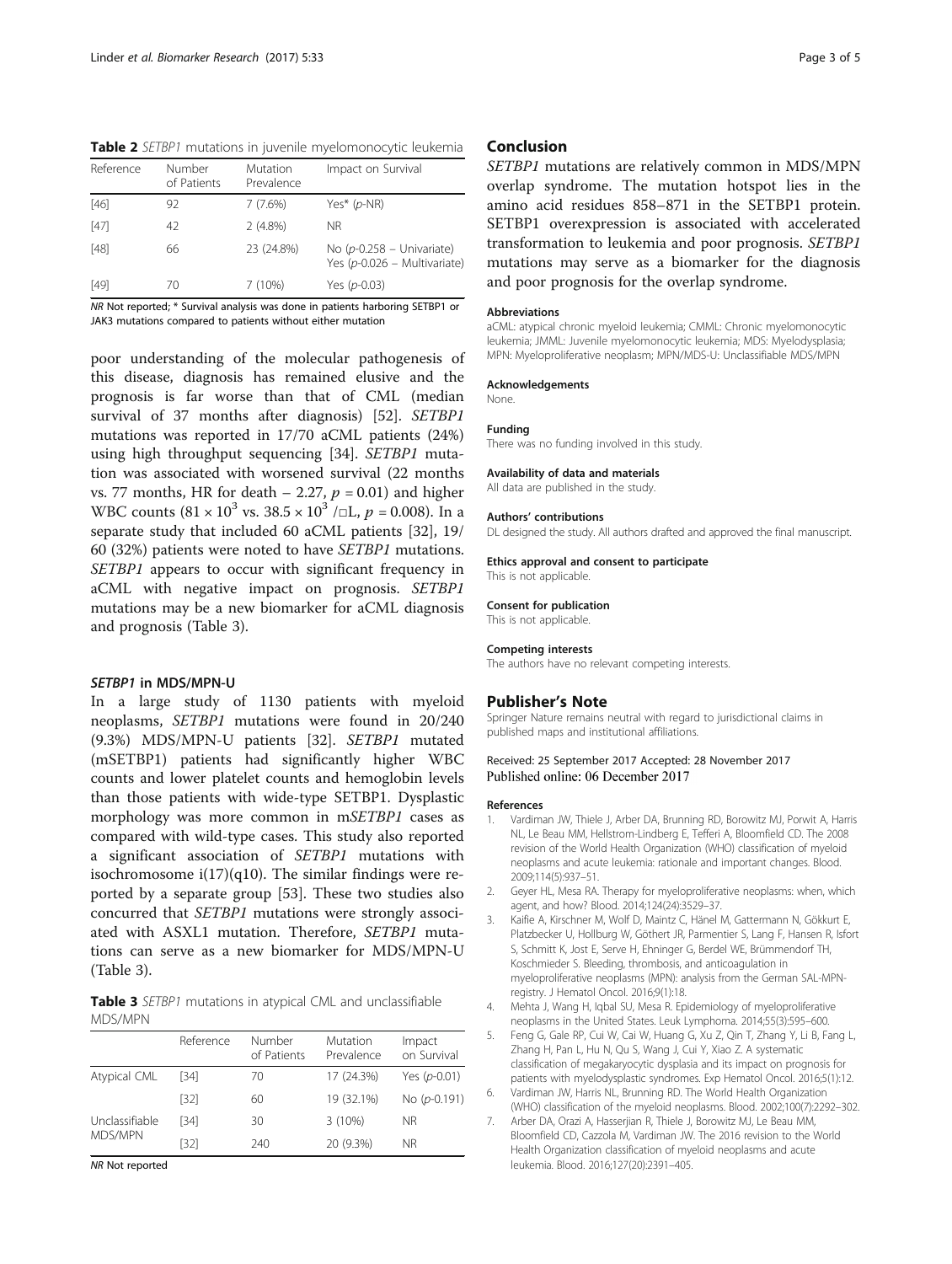- <span id="page-3-0"></span>8. Orazi A, Germing U. The myelodysplastic/myeloproliferative neoplasms: myeloproliferative diseases with dysplastic features. Leukemia. 2008;22(7): 1308–19.
- DiNardo CD, Daver N, Jain N, Pemmaraju N, Bueso-Ramos C, Yin CC, Pierce S, Jabbour E, Cortes JE, Kantarjian HM, Garcia-Manero G, Verstovsek S. Myelodysplastic/myeloproliferative neoplasms, unclassifiable (MDS/MPN, U): natural history and clinical outcome by treatment strategy. Leukemia. 2014; 28(4):958–61.
- 10. Yoshida K, Sanada M, Shiraishi Y, Nowak D, Nagata Y, Yamamoto R, Sato Y, Sato-Otsubo A, Kon A, Nagasaki M, Chalkidis G, Suzuki Y, Shiosaka M, Kawahata R, Yamaguchi T, Otsu M, Obara N, Sakata-Yanagimoto M, Ishiyama K, Mori H, Nolte F, Hofmann WK, Miyawaki S, Sugano S, Haferlach C, Koeffler HP, Shih LY, Haferlach T, Chiba S, Nakauchi H, et al. Frequent pathway mutations of splicing machinery in myelodysplasia. Nature. 2011;478(7367):64–9.
- 11. Tirado CA, Siangchin K, Shabsovich DS, Sharifian M, Schiller G. A novel three-way rearrangement involving ETV6 (12p13) and ABL1 (9q34) with an unknown partner on 3p25 resulting in a possible ETV6-ABL1 fusion in a patient with acute myeloid leukemia: a case report and a review of the literature. Biomark Res. 2016;4(1):16.
- 12. Hwang SM, Kim SY, Kim JA, Park H-S, Park SN, Im K, Kim K, Kim S-M, Lee DS. Short telomere length and its correlation with gene mutations in myelodysplastic syndrome. J Hematol Oncol. 2016;9(1):62.
- 13. Gao J, Chen Y-H, Peterson LC. GATA family transcriptional factors: emerging suspects in hematologic disorders. Exp Hematol Oncol. 2015;4(1):28.
- 14. Laszlo GS, Alonzo TA, Gudgeon CJ, Harrington KH, Kentsis A, Gerbing RB, Wang Y-C, Ries RE, Raimondi SC, Hirsch BA, Gamis AS, Meshinchi S, Walter RB. High expression of myocyte enhancer factor 2C (MEF2C) is associated with adverse-risk features and poor outcome in pediatric acute myeloid leukemia: a report from the Children's oncology group. J Hematol Oncol. 2015;8(1):115.
- 15. Döhner H, Weisdorf DJ, Bloomfield CD. Acute Myeloid Leukemia. N Engl J Med. 2015;373(12):1136–52.
- 16. Nangalia J, Massie CE, Baxter EJ, Nice FL, Gundem G, Wedge DC, Avezov E, Li J, Kollmann K, Kent DG, Aziz A, Godfrey AL, Hinton J, Martincorena I, Van Loo P, Jones AV, Guglielmelli P, Tarpey P, Harding HP, Fitzpatrick JD, Goudie CT, Ortmann CA, Loughran SJ, Raine K, Jones DR, Butler AP, Teague JW, O'Meara S, McLaren S, Bianchi M, et al. Somatic CALR mutations in Myeloproliferative Neoplasms with nonmutated JAK2. N Engl J Med. 2013; 369(25):2391–405.
- 17. Papaemmanuil E, Gerstung M, Malcovati L, Tauro S, Gundem G, Van Loo P, Yoon CJ, Ellis P, Wedge DC, Pellagatti A, Shlien A, Groves MJ, Forbes SA, Raine K, Hinton J, Mudie LJ, McLaren S, Hardy C, Latimer C, Della Porta MG, O'Meara S, Ambaglio I, Galli A, Butler AP, Walldin G, Teague JW, Quek L, Sternberg A, Gambacorti-Passerini C, Cross NC, et al. Clinical and biological implications of driver mutations in myelodysplastic syndromes. Blood. 2013; 122(22):3616–27.
- 18. Tibes R, Al-Kali A, Oliver GR, Delman DH, Hansen N, Bhagavatula K, Mohan J, Rakhshan F, Wood T, Foran JM, Mesa RA, Bogenberger JM. The hedgehog pathway as targetable vulnerability with 5-azacytidine in myelodysplastic syndrome and acute myeloid leukemia. J Hematol Oncol. 2015;8(1):114.
- 19. Papaemmanuil E, Gerstung M, Bullinger L, Gaidzik VI, Paschka P, Roberts ND, Potter NE, Heuser M, Thol F, Bolli N, Gundem G, Van Loo P, Martincorena I, Ganly P, Mudie L, McLaren S, O'Meara S, Raine K, Jones DR, Teague JW, Butler AP, Greaves MF, Ganser A, Döhner K, Schlenk RF, Döhner H, Campbell PJ. Genomic classification and prognosis in acute myeloid Leukemia. N Engl J Med. 2016;374(23):2209–21.
- 20. Geyer HL, Mesa RA. Therapy for myeloproliferative neoplasms: when, which agent, and how? Hematology Am Soc Hematol Educ Program. 2014;2014(1): 277–86.
- 21. Welch JS, Petti AA, Miller CA, Fronick CC, O'Laughlin M, Fulton RS, Wilson RK, Baty JD, Duncavage EJ, Tandon B, Lee Y-S, Wartman LD, Uy GL, Ghobadi A, Tomasson MH, Pusic I, Romee R, Fehniger TA, Stockerl-Goldstein KE, Vij R, Oh ST, Abboud CN, Cashen AF, Schroeder MA, Jacoby MA, Heath SE, Luber K, Janke MR, Hantel A, Khan N, et al. TP53 and Decitabine in acute myeloid Leukemia and Myelodysplastic syndromes. N Engl J Med. 2016;375(21):2023–36.
- 22. Schlenk RF, Döhner K, Krauter J, Fröhling S, Corbacioglu A, Bullinger L, Habdank M, Späth D, Morgan M, Benner A, Schlegelberger B, Heil G, Ganser A, Döhner H. Mutations and treatment outcome in cytogenetically normal acute myeloid Leukemia. N Engl J Med. 2008;358(18):1909–18.
- 23. Yacoub A, Prochaska L. Ruxolitinib improves symptoms and quality of life in a patient with systemic mastocytosis. Biomark Res. 2016;4(1):2.
- 24. Maffini E, Giaccone L, Festuccia M, Brunello L, Buondonno I, Ferrero D, Boccadoro M, Dellacasa C, Busca A, Novero D, Bruno B. Ruxolitinib in steroid refractory graft-vs.-host disease: a case report. J Hematol Oncol. 2016;9(1):67.
- 25. Verstovsek S, Odenike O, Singer JW, Granston T, Al-Fayoumi S, Deeg HJ. Phase 1/2 study of pacritinib, a next generation JAK2/FLT3 inhibitor, in myelofibrosis or other myeloid malignancies. J Hematol Oncol. 2016;9(1):137.
- Stone RM, Mandrekar SJ, Sanford BL, Laumann K, Geyer S, Bloomfield CD, Thiede C, Prior TW, Dohner K, Marcucci G, Lo-Coco F, Klisovic RB, Wei A, Sierra J, Sanz MA, Brandwein JM, de Witte T, Niederwieser D, Appelbaum FR, Medeiros BC, Tallman MS, Krauter J, Schlenk RF, Ganser A, Serve H, Ehninger G, Amadori S, Larson RA, Dohner H. Midostaurin plus chemotherapy for acute myeloid Leukemia with a FLT3 mutation. N Engl J Med. 2017;377(5):454–64.
- 27. Stein EM, DiNardo CD, Pollyea DA, Fathi AT, Roboz GJ, Altman JK, Stone RM, DeAngelo DJ, Levine RL, Flinn IW, Kantarjian HM, Collins R, Patel MR, Frankel AE, Stein A, Sekeres MA, Swords RT, Medeiros BC, Willekens C, Vyas P, Tosolini A, Xu Q, Knight RD, Yen KE, Agresta S, de Botton S, Tallman MS. Enasidenib in mutant IDH2 relapsed or refractory acute myeloid leukemia. Blood. 2017;130(6):722–31.
- 28. Amatangelo MD, Quek L, Shih A, Stein EM, Roshal M, David MD, Marteyn B, Farnoud NR, de Botton S, Bernard OA, Wu B, Yen KE, Tallman MS, Papaemmanuil E, Penard-Lacronique V, Thakurta A, Vyas P, Levine RL. Enasidenib induces acute myeloid leukemia cell differentiation to promote clinical response. Blood. 2017;130(6):732–41.
- 29. Minakuchi M, Kakazu N, Gorrin-Rivas MJ, Abe T, Copeland TD, Ueda K, Adachi Y. Identification and characterization of SEB, a novel protein that binds to the acute undifferentiated leukemia-associated protein SET. Eur J Biochem. 2001;268(5):1340–51.
- 30. Adachi Y, Pavlakis GN, Copeland TD. Identification and characterization of SET, a nuclear phosphoprotein encoded by the translocation break point in acute undifferentiated leukemia. J Biol Chem. 1994;269(3):2258–62.
- 31. Makishima H, Yoshida K, Nguyen N, Przychodzen B, Sanada M, Okuno Y, Ng KP, Gudmundsson KO, Vishwakarma BA, Jerez A, Gomez-Segui I, Takahashi M, Shiraishi Y, Nagata Y, Guinta K, Mori H, Sekeres MA, Chiba K, Tanaka H, Muramatsu H, Sakaguchi H, Paquette RL, McDevitt MA, Kojima S, Saunthararajah Y, Miyano S, Shih LY, Du Y, Ogawa S, Maciejewski JP. Somatic SETBP1 mutations in myeloid malignancies. Nat Genet. 2013;45(8):942–6.
- 32. Meggendorfer M, Bacher U, Alpermann T, Haferlach C, Kern W, Gambacorti-Passerini C, Haferlach T, Schnittger S. SETBP1 mutations occur in 9% of MDS/MPN and in 4% of MPN cases and are strongly associated with atypical CML, monosomy 7, isochromosome i(17)(q10), ASXL1 and CBL mutations. Leukemia. 2013;27(9):1852–60.
- 33. Patnaik MM, Itzykson R, Lasho TL, Kosmider O, Finke CM, Hanson CA, Knudson RA, Ketterling RP, Tefferi A, Solary E. ASXL1 and SETBP1 mutations and their prognostic contribution in chronic myelomonocytic leukemia: a two-center study of 466 patients. Leukemia. 2014;28(11):2206–12.
- 34. Piazza R, Valletta S, Winkelmann N, Redaelli S, Spinelli R, Pirola A, Antolini L, Mologni L, Donadoni C, Papaemmanuil E, Schnittger S, Kim DW, Boultwood J, Rossi F, Gaipa G, De Martini GP, di Celle PF, Jang HG, Fantin V, Bignell GR, Magistroni V, Haferlach T, Pogliani EM, Campbell PJ, Chase AJ, Tapper WJ, Cross NC, Gambacorti-Passerini C. Recurrent SETBP1 mutations in atypical chronic myeloid leukemia. Nat Genet. 2013;45(1):18–24.
- 35. Thol F, Kade S, Schlarmann C, Loffeld P, Morgan M, Krauter J, Wlodarski MW, Kolking B, Wichmann M, Gorlich K, Gohring G, Bug G, Ottmann O, Niemeyer CM, Hofmann WK, Schlegelberger B, Ganser A, Heuser M. Frequency and prognostic impact of mutations in SRSF2, U2AF1, and ZRSR2 in patients with myelodysplastic syndromes. Blood. 2012;119(15):3578–84.
- 36. Cristobal I, Blanco FJ, Garcia-Orti L, Marcotegui N, Vicente C, Rifon J, Novo FJ, Bandres E, Calasanz MJ, Bernabeu C, Odero MD. SETBP1 overexpression is a novel leukemogenic mechanism that predicts adverse outcome in elderly patients with acute myeloid leukemia. Blood. 2010;115(3):615–25.
- 37. Inoue D, Kitaura J, Matsui H, Hou HA, Chou WC, Nagamachi A, Kawabata KC, Togami K, Nagase R, Horikawa S, Saika M, Micol JB, Hayashi Y, Harada Y, Harada H, Inaba T, Tien HF, Abdel-Wahab O, Kitamura T. SETBP1 mutations drive leukemic transformation in ASXL1-mutated MDS. Leukemia. 2015;29(4):847–57.
- 38. Damm F, Itzykson R, Kosmider O, Droin N, Renneville A, Chesnais V, Gelsi-Boyer V, de Botton S, Vey N, Preudhomme C, Clavert A, Delabesse E, Park S, Birnbaum D, Fontenay M, Bernard OA, Solary E. SETBP1 mutations in 658 patients with myelodysplastic syndromes, chronic myelomonocytic leukemia and secondary acute myeloid leukemias. Leukemia. 2013;27(6):1401–3.
- 39. Laborde RR, Patnaik MM, Lasho TL, Finke CM, Hanson CA, Knudson RA, Ketterling RP, Pardanani A, Tefferi A. SETBP1 mutations in 415 patients with